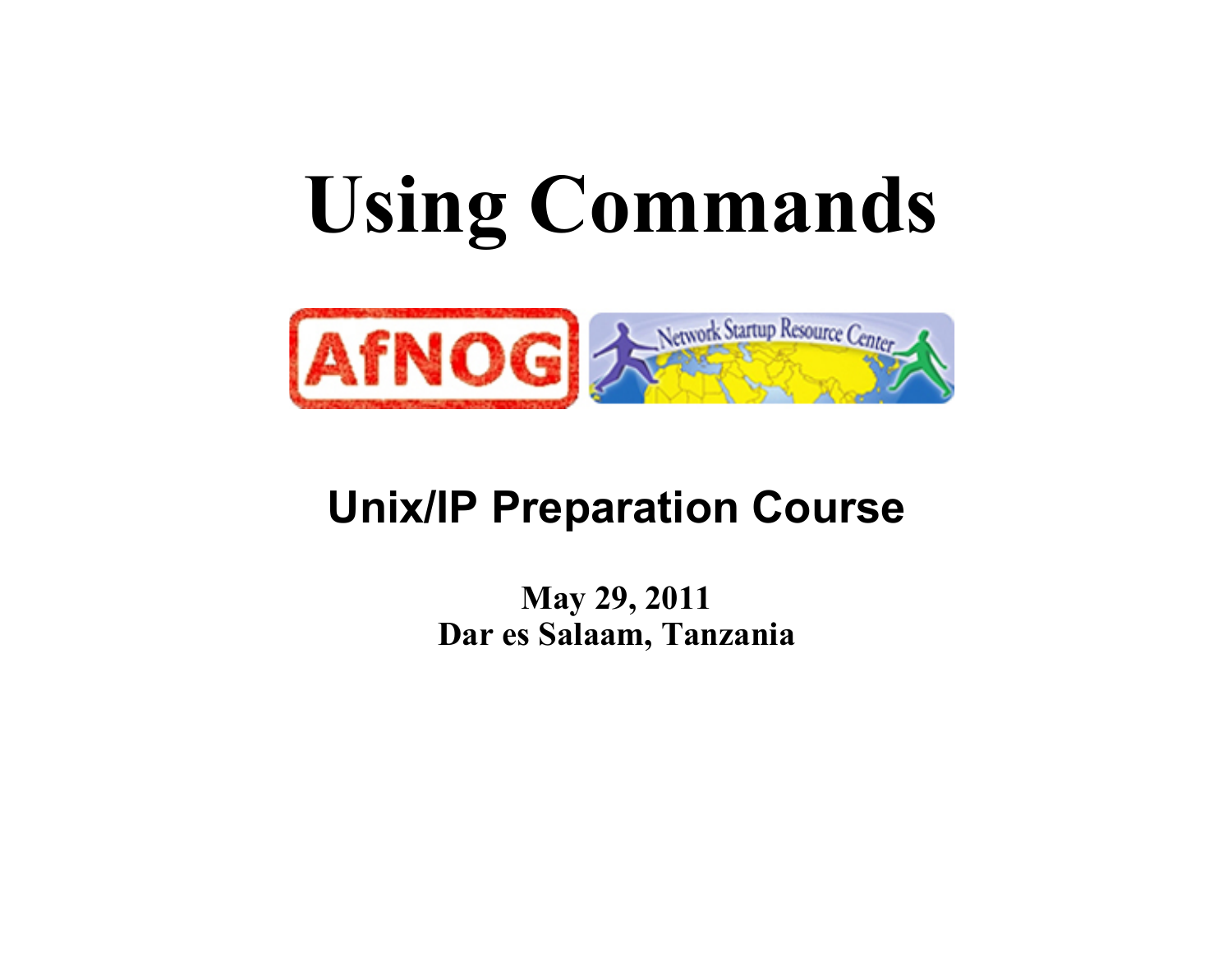## The format of a command

### command [options] parameters

"Traditionally, UNIX command-line options consist of a dash, followed by one or more lowercase letters. The GNU utilities added a double-dash, followed by a complete word or compound word."

Two very typical examples are:

 $-h$ --help and  $v -$ --version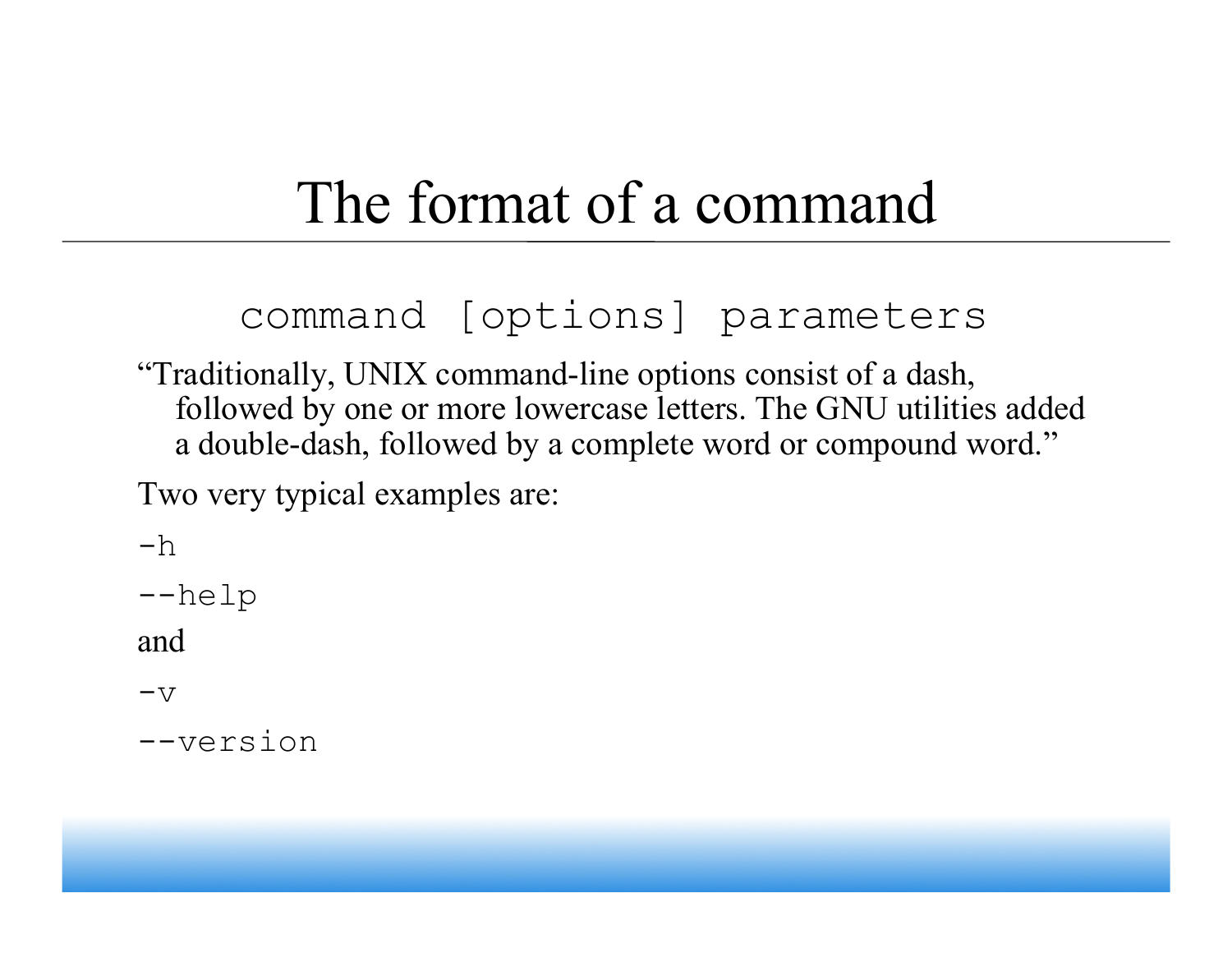## Command parameters

- The *parameter* is what a command *acts upon*.
- Often there are multiple parameters.
- In Unix UPPERCASE and lowercase for both options and parameters matter.
- **Spaces** are critical

"-- help" is wrong. "--help" is right.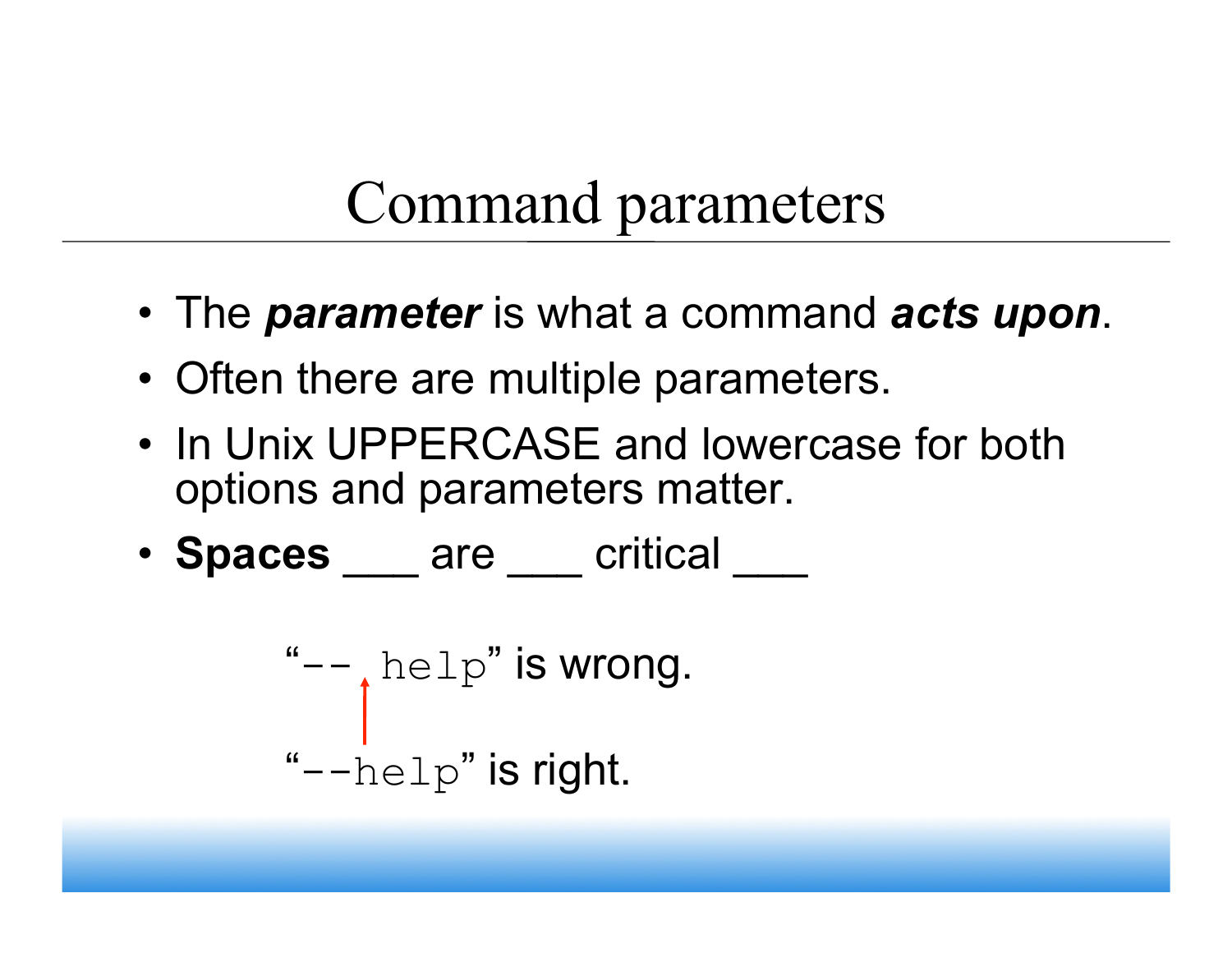## Some command examples

Let's start simple:

Display a list of files:

ls

Display a list of files in a long listing format:

 $ls -1$ 

Display a list of all files in a long listing format with human-readable file sizes:

ls -alh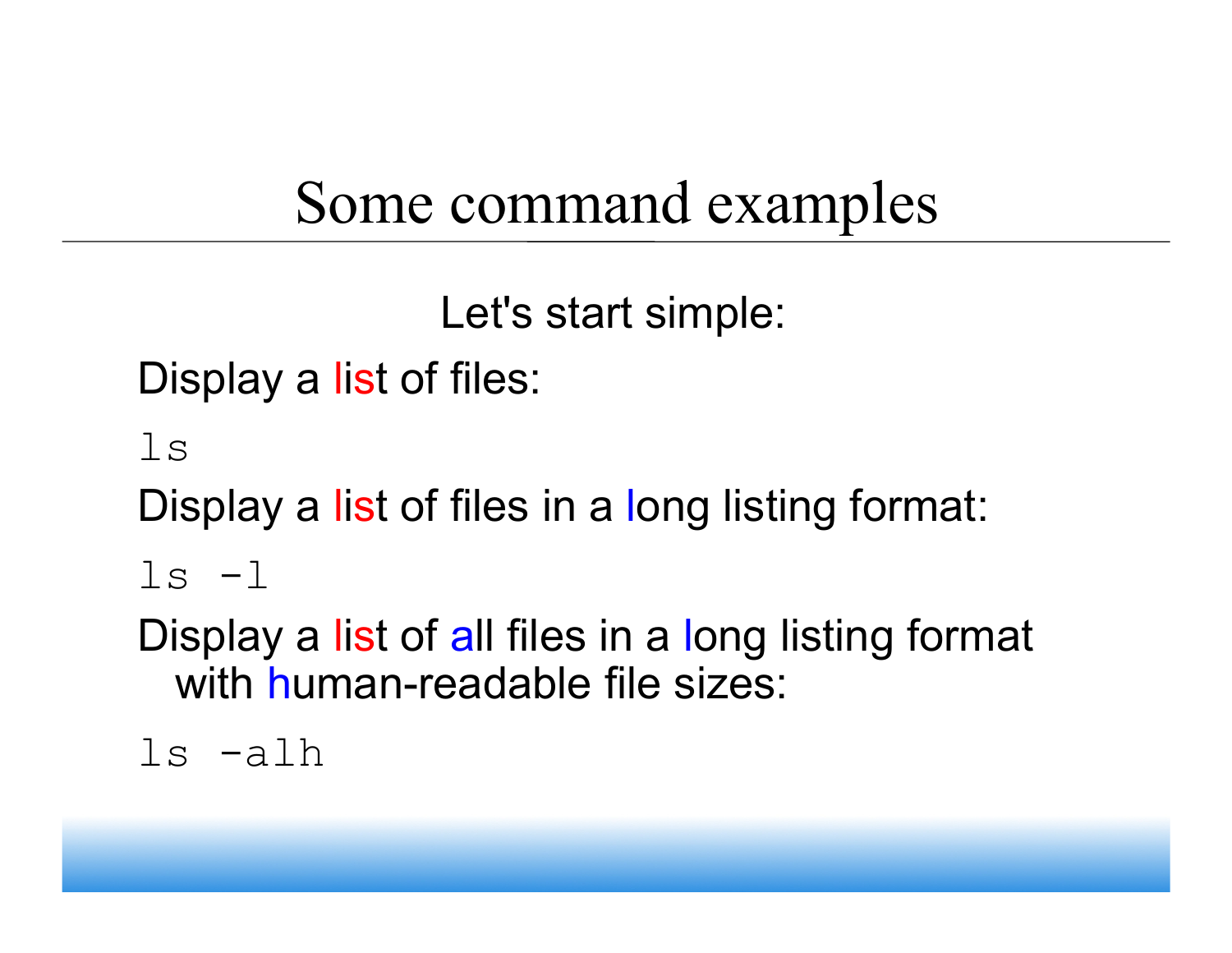## Some command examples cont.

Some equivalent ways to do " $ls$  -alh":

- ls -lah
- $ls -l -a -h$
- ls -l –all --human-readable

Note that there is no double-dash option for " $-1$ ". You can figure this out by typing:

man ls Or by typing:

ls --help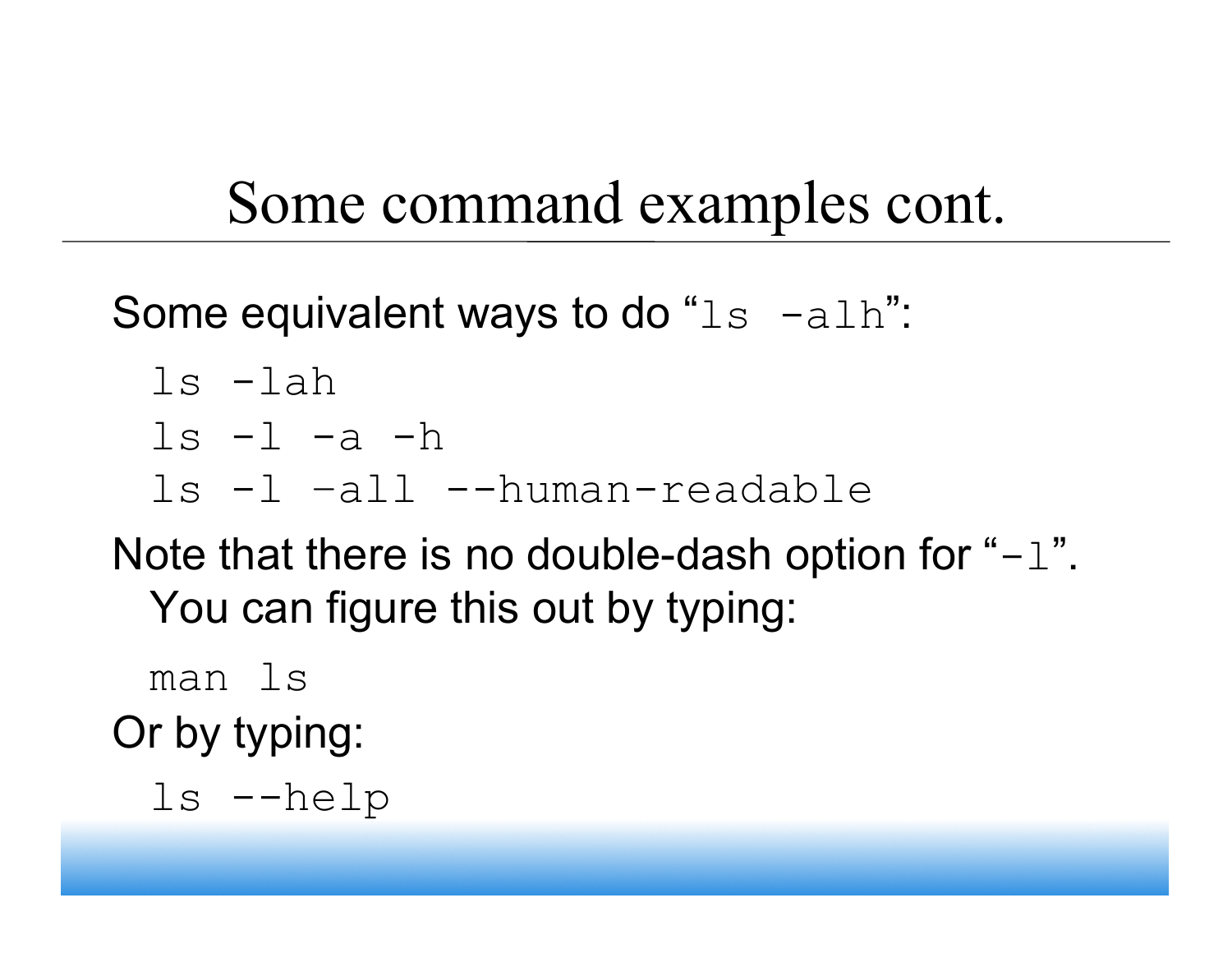## Where's the parameter?

We typed the " $\text{ls}$ " command with several options, but no parameter. Do you think "ls" uses a parameter?

Q.) What is the parameter for " $\text{ls}$  -1"? A.) It is "." -- our current directory.

" $\log$  -l" and " $\log$  -l"

are the same. We'll discuss files and directories later.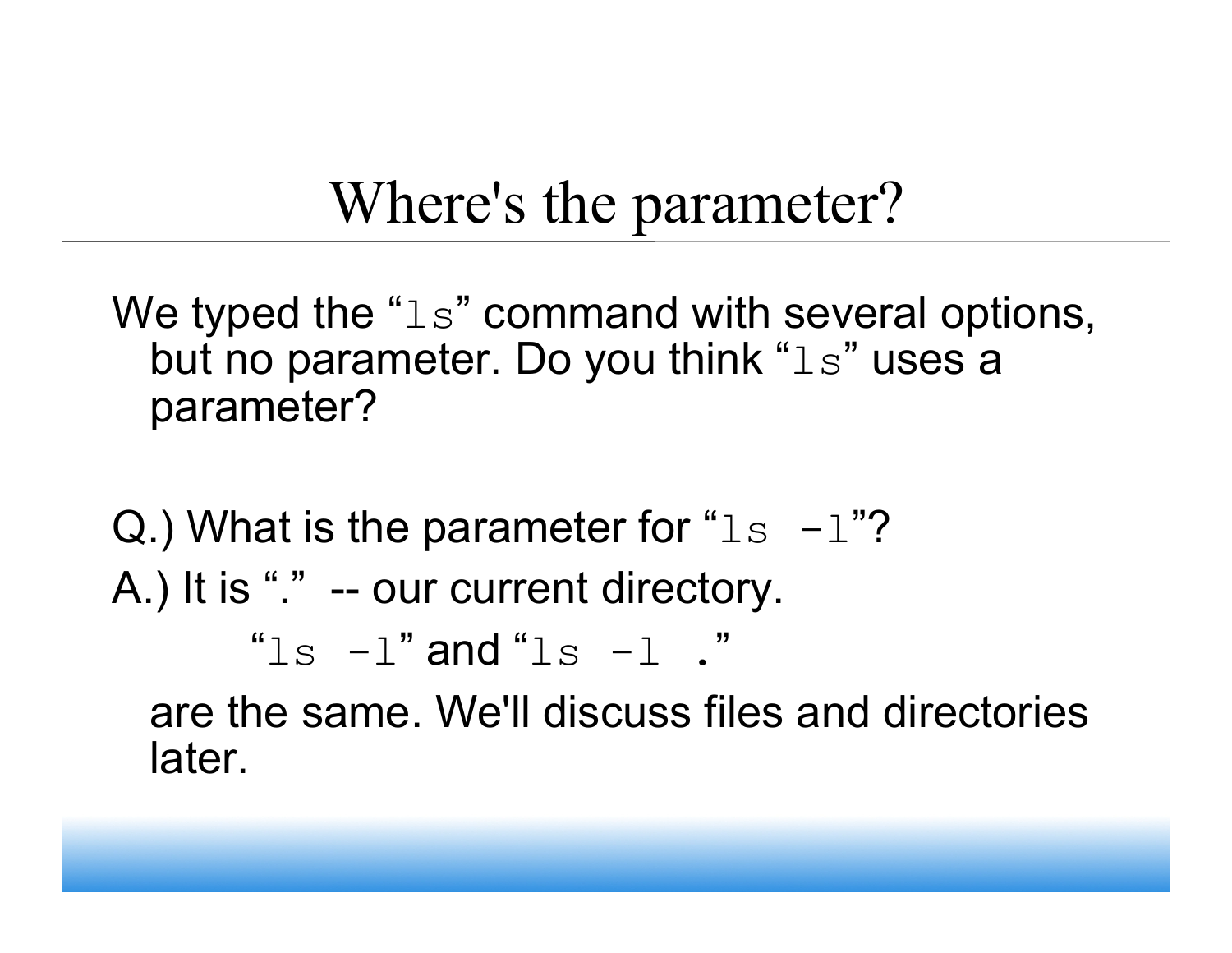## A disconcerting Unix feature

### If a command executes successfully there is no output returned from the command execution. *this is normal*.

That is, if you type:

```
cp file1 file2
```
The result is that you get your command prompt back. *Nothing means success*.

Let's give this a try...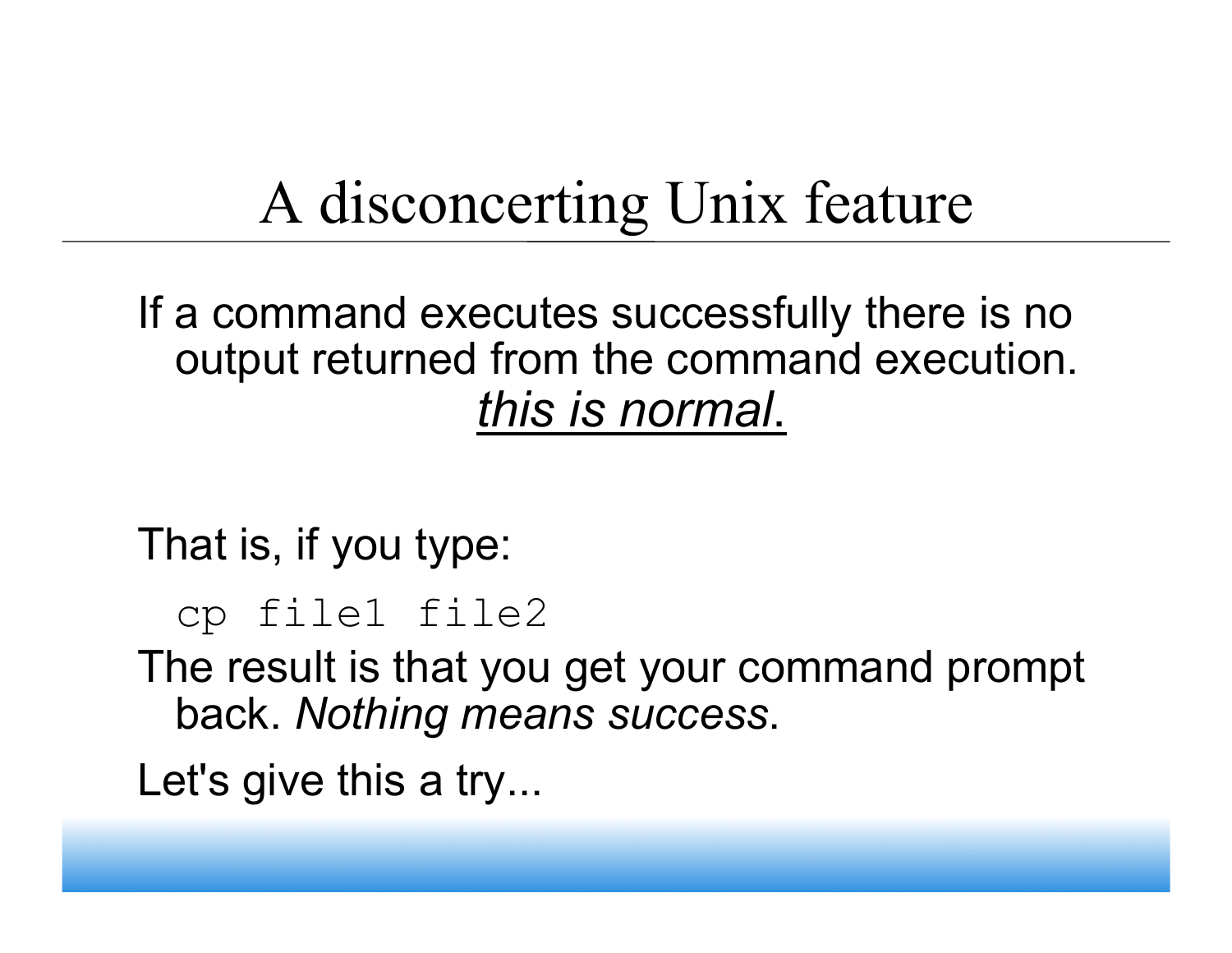## A disconcerting Unix feature cont.

### Try doing the following on your machine:

- \$ cd *[cd = change dir]*
- \$ touch file1 *[touch = create/update]*
- \$ cp file1 file2 *[cp = copy]*
- The "\$" indicates the command prompt for a normal user.
- A "#" usually means you are the *root* user.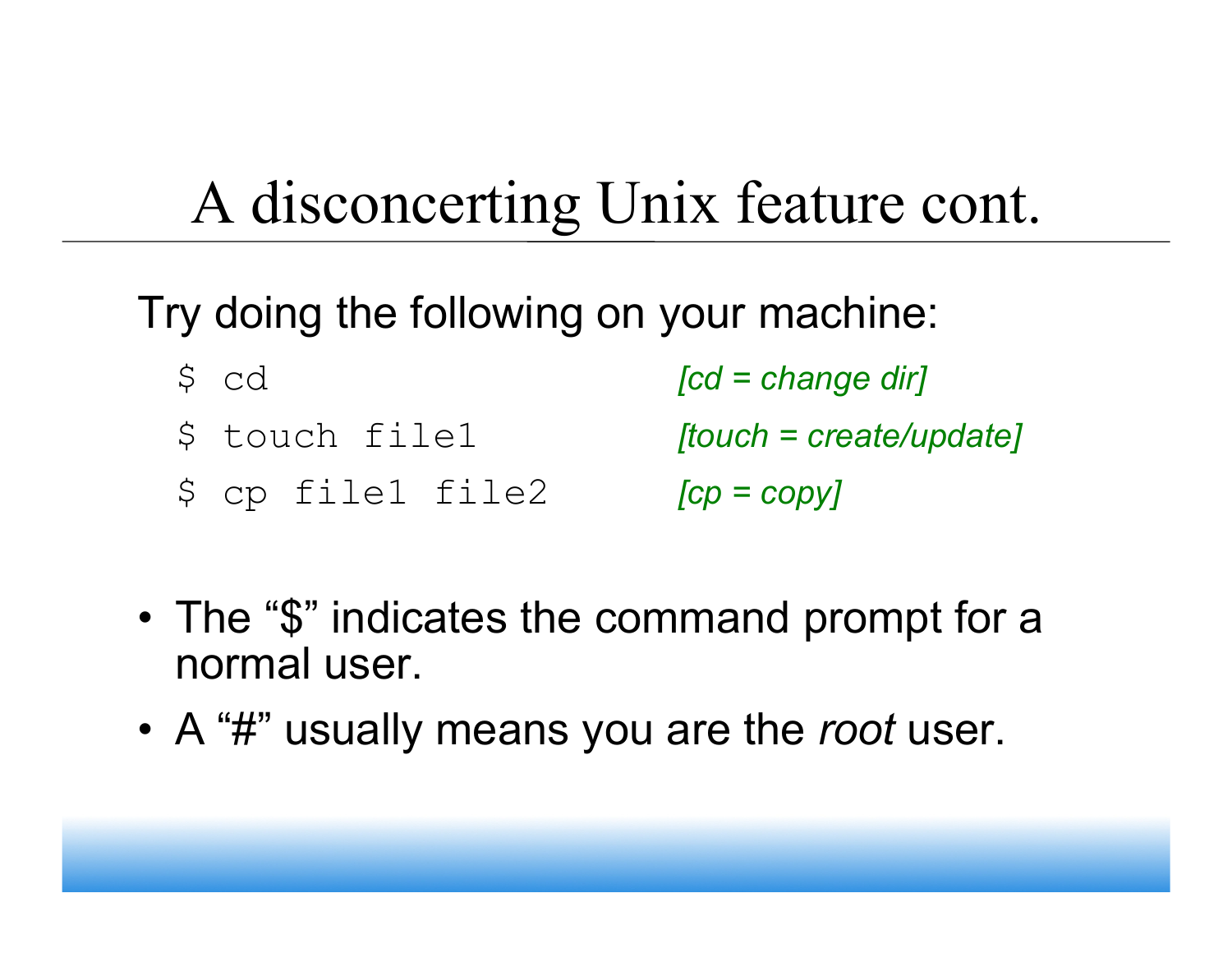## Using pipes

- In Unix it is very easy to use the result of one command as the input for another.
- To do this we use the pipe symbol "|". For example:
	- ls -l /sbin | sort
	- ls -l /sbin | sort | more

What will these commands do? Give it a try.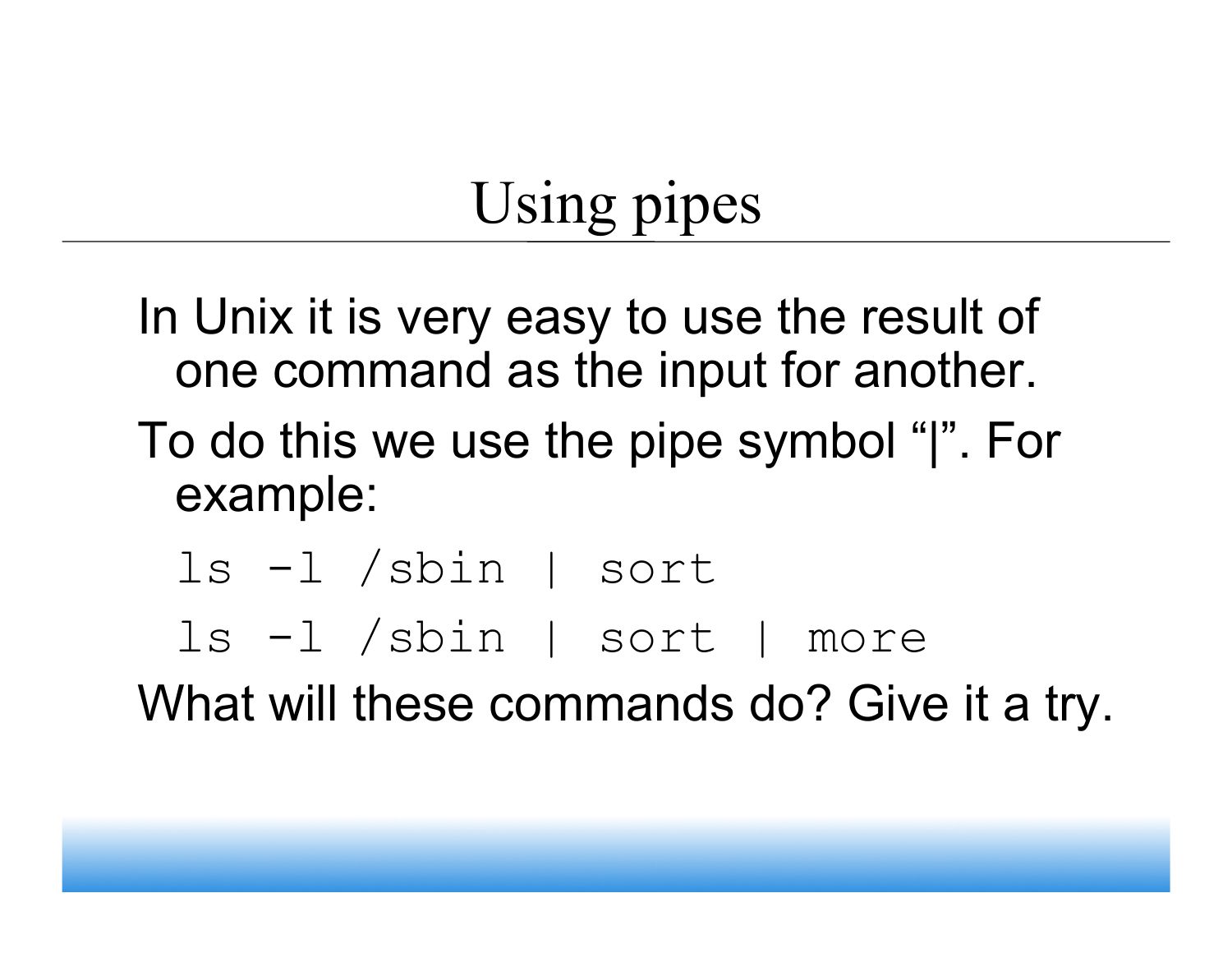## Take advantage of the command line

- The command line in Unix is *much more powerful* than what you may be used to in Windows. *You can...* 
	- ...easily edit long commands
	- ...find and recover past commands
	- ...quickly copy and paste commands.
	- ...auto-complete commands using the tab key (in *bash* shell).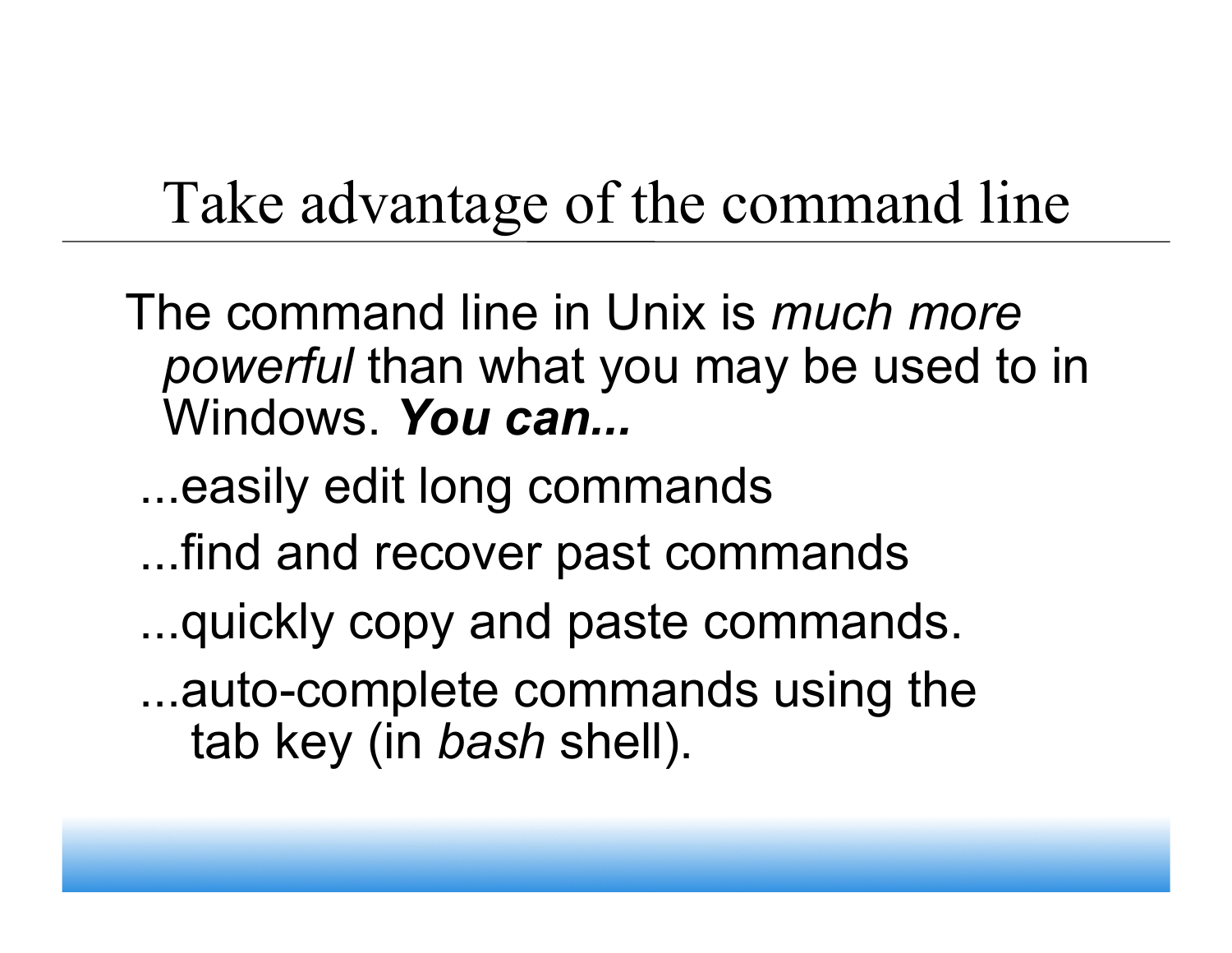## Edit long commands



 **!** Don't touch that keyboard! Arrow keys are sloooooow...

- Use *Home* and *End* instead (ctrl-a, shift-a)
- Delete with *Backspace* not *Delete*.
- Press <ENTER> *as soon as the command is correct*. You *do not* need to go to the end of the command.
- Use "history | grep string", then ! NN instead of lots of up-arrows.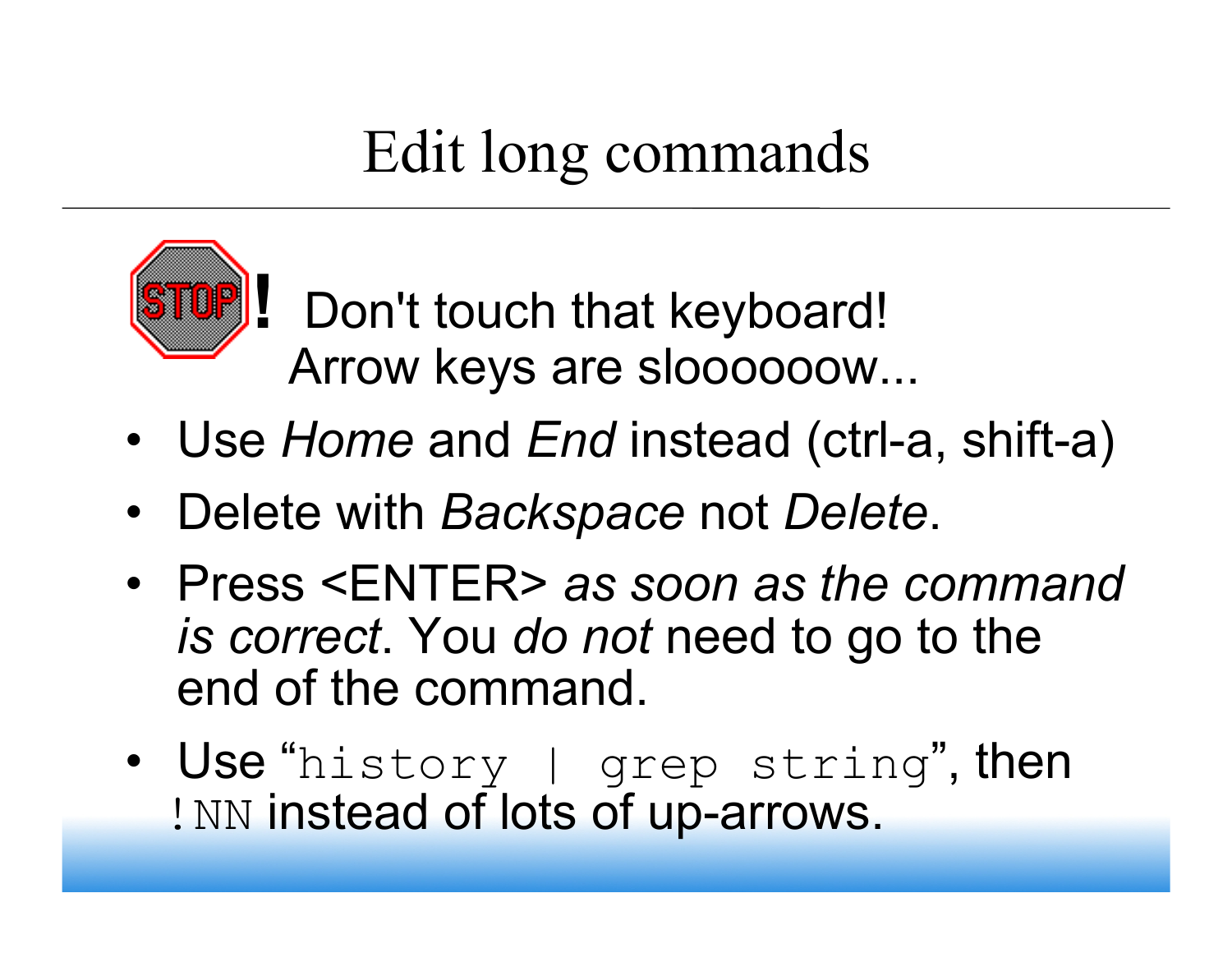## Find and recover past commands

### As noted on the previous slide. Use:

- \$ history | grep "command string" Find command number in resulting list.
- Execute the command by typing:
	- \$ !number
- So, to find any command you typed "many" commands ago you can do:
	- \$ history | grep command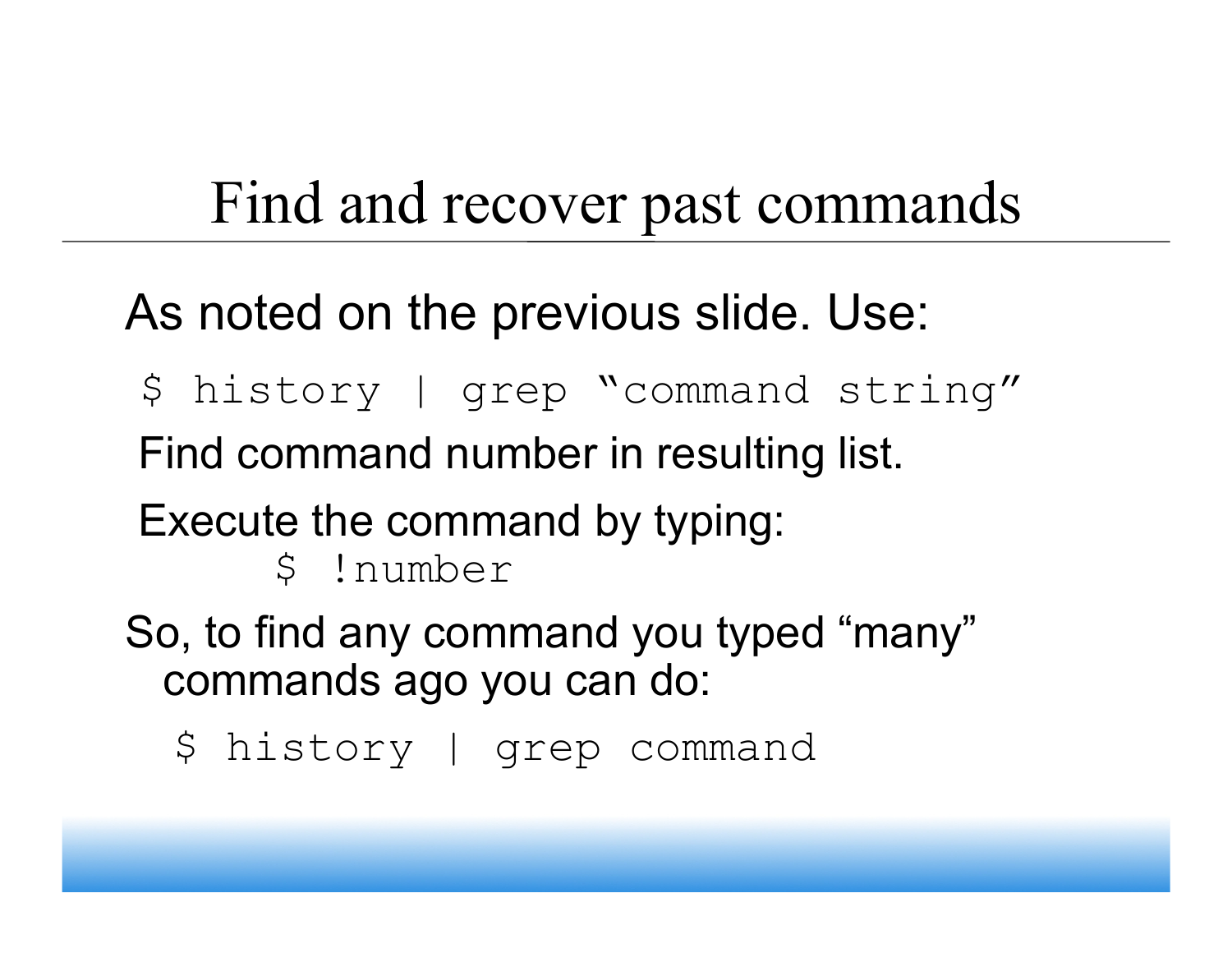## Quickly copy and paste commands

In Unix/Linux once you highlight something it is *already* in your copy buffer.

### **To copy/paste do:**

- Highlight text with left mouse cursor. It is now copied (like *ctrl-c* in Windows).
- Move mouse/cursor where you want (any window), and press the *middle* mouse button. This is paste (like *ctrl-v*).

Doesn't work on a Mac...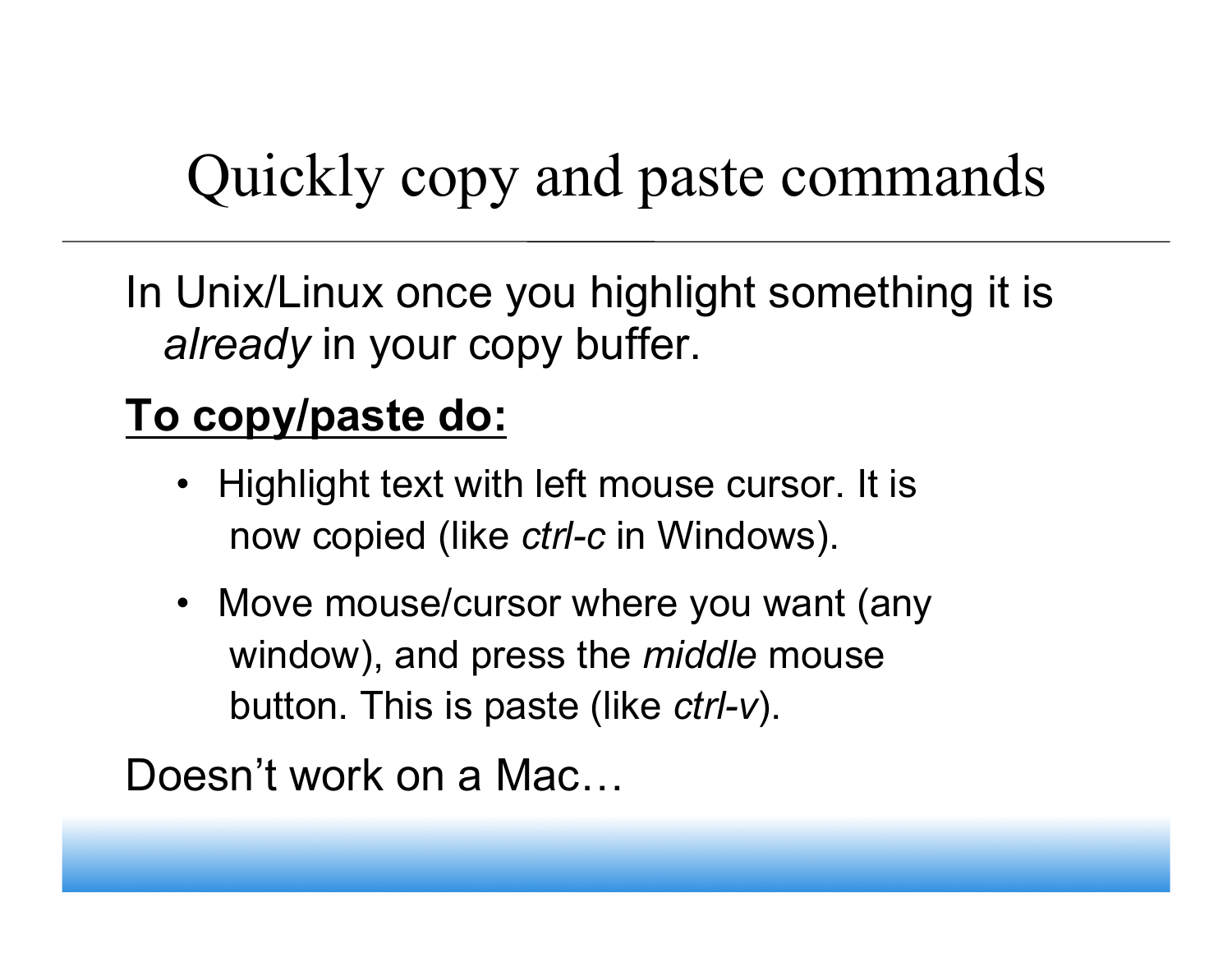## Auto-complete commands using tab

## **Very, very, very powerful**

"The tab key is good", "the tab key is my friend", "press the tab key", "press it again" - This is your mantra.

Tab works in the *bash* shell. Note, the *root* user might not use the *bash* shell by default.

**Use the tab key! You'll thank us later**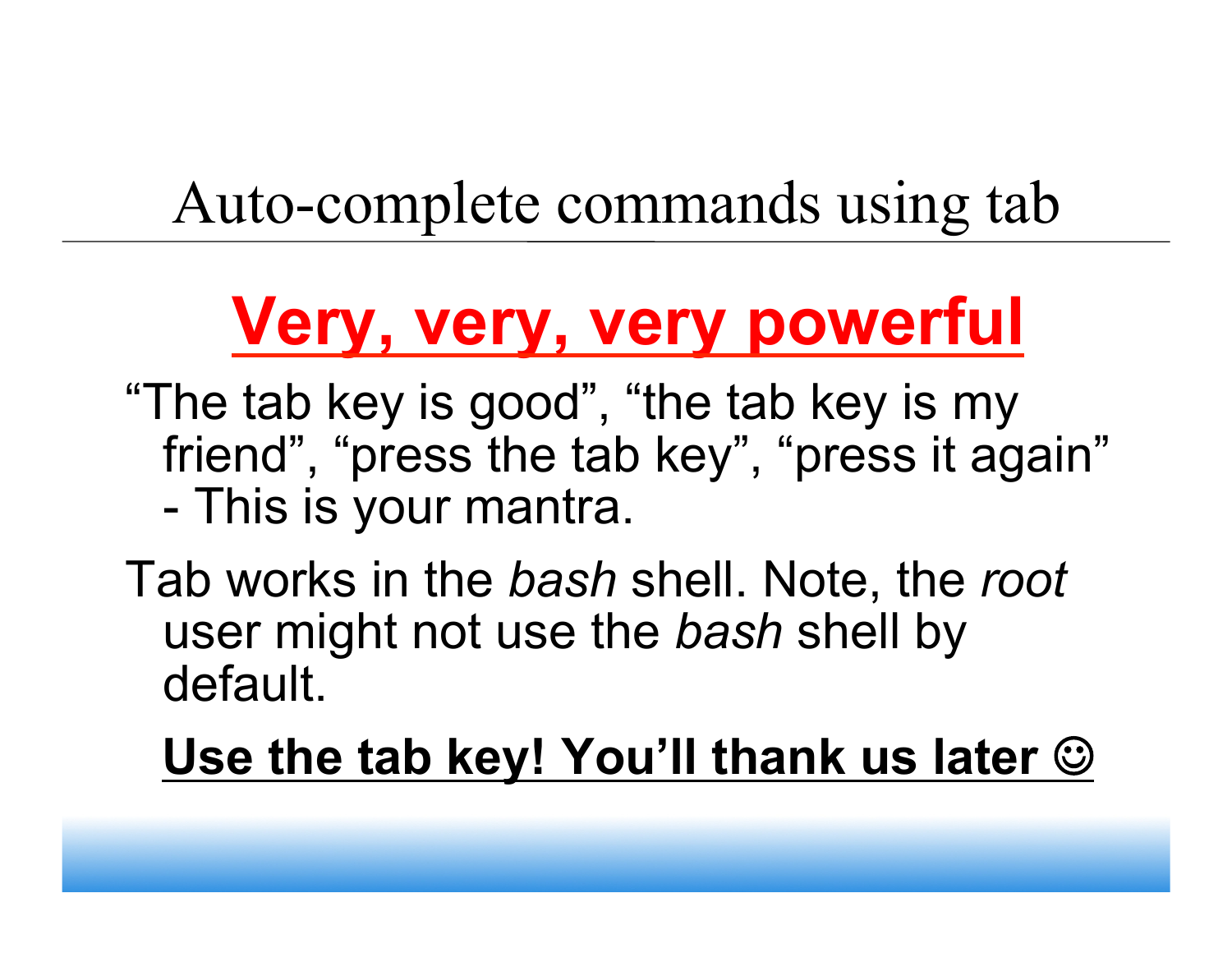## Auto-complete commands using tab

### **Core concept:**

Once you type something unique, press TAB. If nothing happens, press TAB twice.

- If text was unique text will auto-complete. A command will complete, directory name, file name, command parameters will all complete.
- If not unique, press TAB twice. All possibilities will be displayed.
- Works with file types based on command!